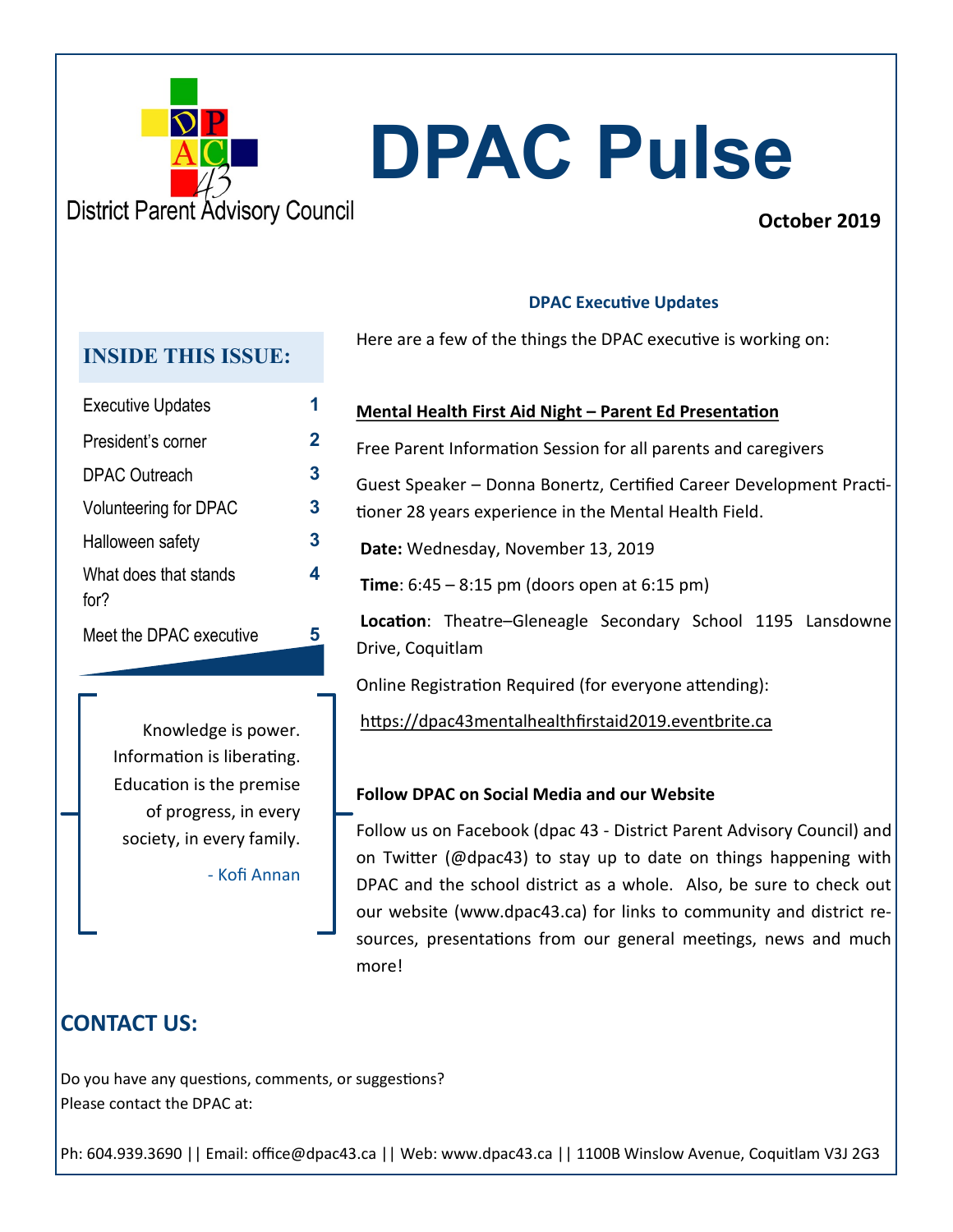

## **DPAC Pulse**

**October 2019**

#### **President's Corner**

#### **A message from DPAC President**

After a busy summer for families and a busier school start up for the fall, we are back to work at DPAC. Our new Executive members are busy planning this year's speakers and activities. A number of parent education nights are already scheduled and our fall roster of speakers for monthly meetings has been confirmed. We hope that you will find the content helpful and informative as we present our theme of *Connecting the Community*.

Our first event of the year was our annual PAC101 orientation night earlier this month. Once again the evening attracted a sizeable crowd of PAC volunteers. The ensuing discussion was a benefit for all. As daunting as it may seem, when you volunteer to take on a roll with your PAC there are numerous resources available to help manage your way to a successful year. Feel free to contact our office for further information and remember that the presentation materials for PAC101 can be found on our website.

This month I also had the pleasure of attending a partner consultation seminar focussing on the Programme for International Student Assessment (PISA) division of the Organization for Economic Cooperation and Development (OECD). Parents, Educators and Business' from BC were brought together to discuss the current PISA assessment model and provide feedback for the future of PISA. BC was the last of seven international consultations by PISA and our inclusion attests to the standards of our education system and past performance of our students. The question is how do we make sure these standards continue to guide our children into the future.

Looking forward this month, we have our first DPAC Parent Education event, a Mental Health First Aid Night on November 13th for the parent community. In addition, two of our executive members will be attending the BCCPAC-DPAC Summit on November 15-16. The Summit is certain to be an interesting few days as discussion topics will include SOGI, the funding model, childcare and the new immunization policy. Anticipate a full report at our November general meeting.

We wish all of the PAC's a successful fall as we guide our students through Halloween festivities and midterms!

### **CONTACT US:**

Do you have any questions, comments, or suggestions? Please contact the DPAC at:

Ph: 604.939.3690 || Email: office@dpac43.ca || Web: www.dpac43.ca || 1100B Winslow Avenue, Coquitlam V3J 2G3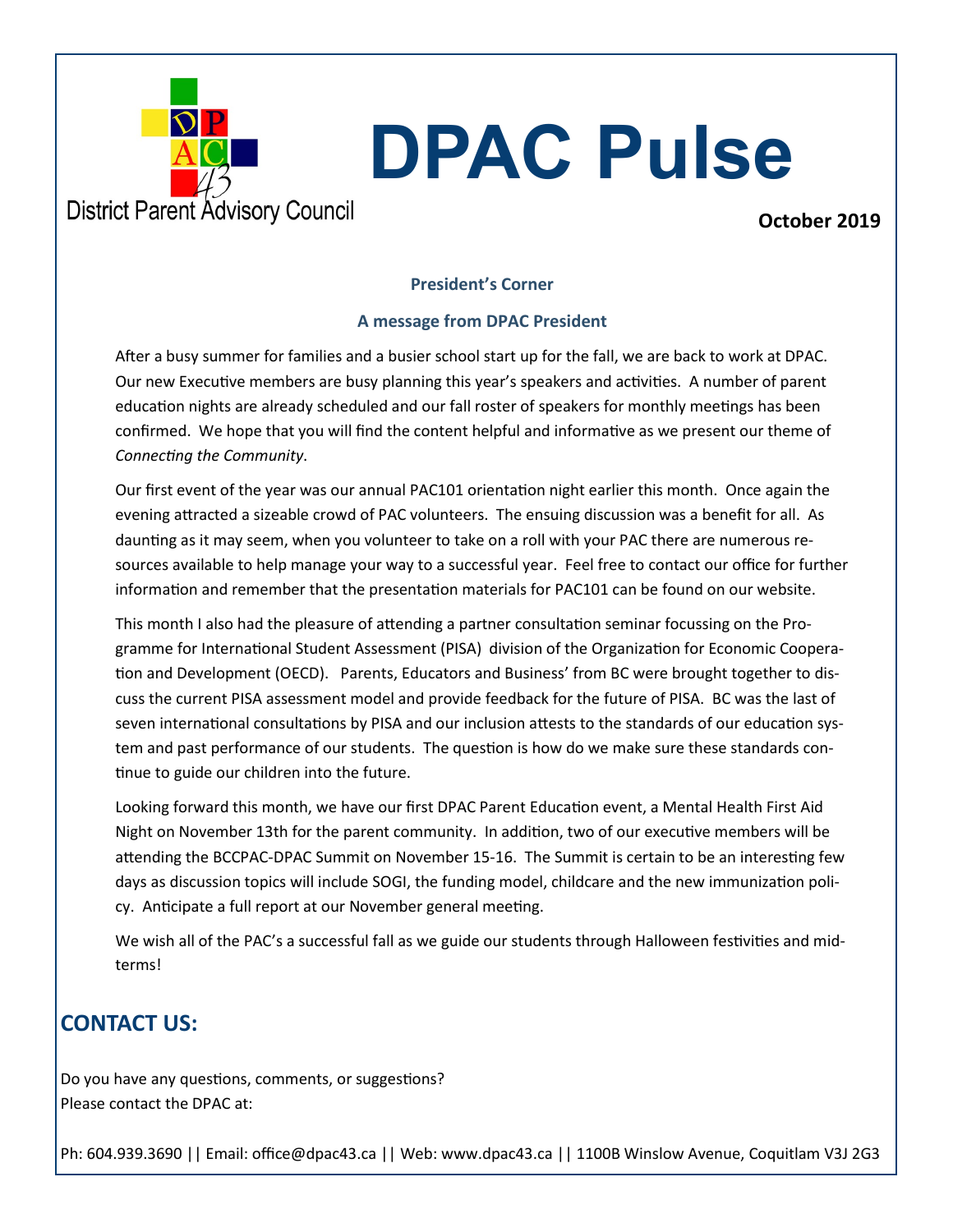#### **DPAC Outreach**

If your PAC wants to have a DPAC executive attending one of your PAC meetings to talk about DPAC and what we offer to PACs in the District, please contact the office and we would be happy to schedule an executive to attend one of your meetings.

#### **Volunteering for DPAC**

The DPAC is only as strong as the people who give their voluntary work, so we encourage all those who want to make a difference in our District to consider running for a position on the Executive in May 2020. Maybe you can start to volunteer as a Member at Large? Below is the experience of our volunteer, Corrie Noble.

Corrie is entering his 6th term as a DPAC Member at Large. Corrie has a passion for our community and supports school and community events when he can. He plays a very active role with traffic safety in SD43 and is always looking at ways to get schools involved in the community as well as fundraising initiatives.

As you can see Corrie is very involved, but as a Member at Large you can start with a small involvement and compromise as much as your time allows you. You will have the opportunity to learn and to be a voice for all parents in the District. Please volunteer as a DPAC member!!

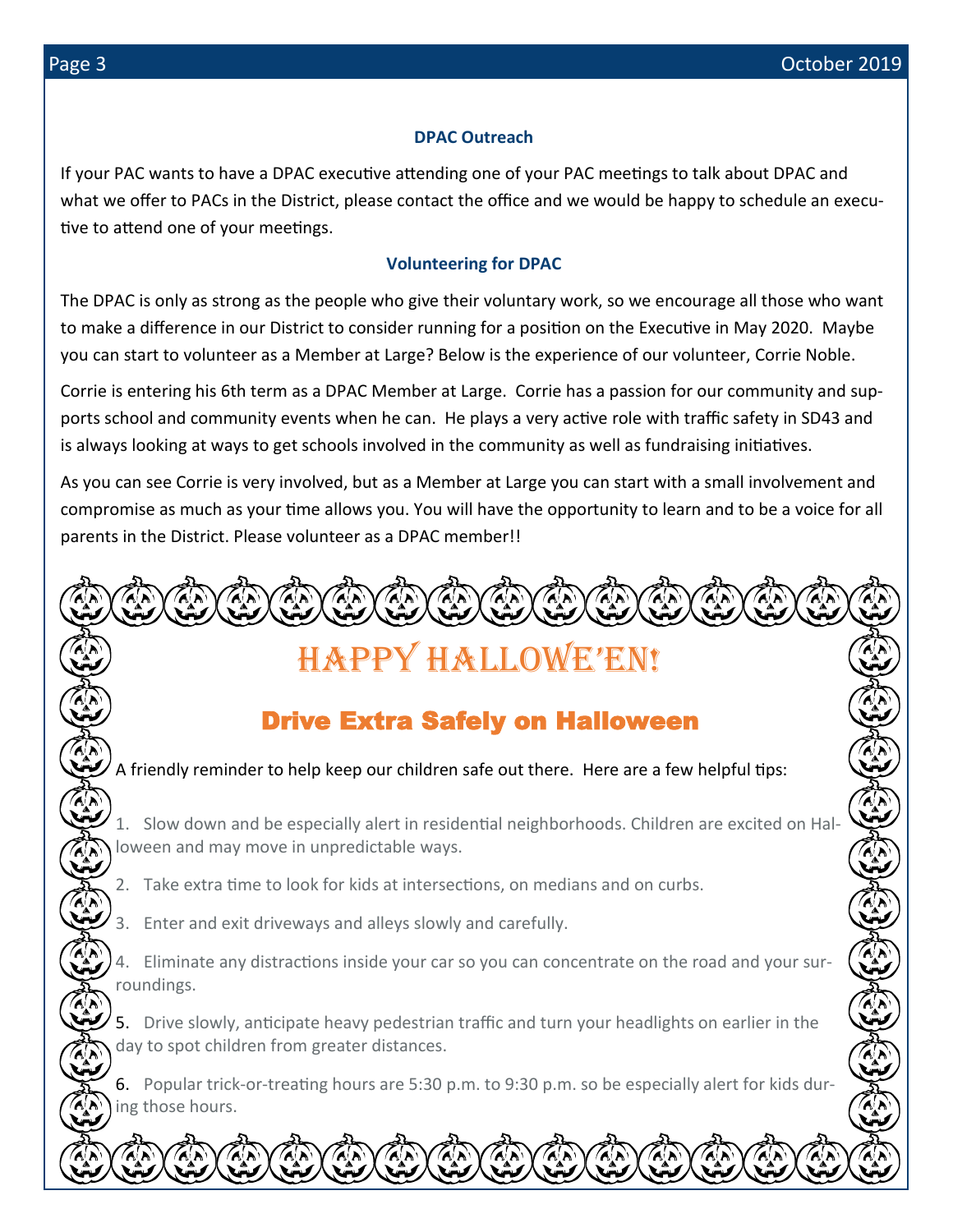#### **What Does That Stand For?**

#### **Making Sense of Acronyms**

It's happened to all of us: sitting in a meeting or listening to a presentation and the speaker starts using acronyms or jargon that we haven't heard before and we're left sitting there wondering what that four letter acronym stands for and why everyone in the room is laughing like it was the funniest joke they ever heard. In an effort to save you from laughing along with a joke you don't get or nodding along sagely with everyone else while you quietly try to think of what that weird jumble of letters could stand for, we have assembled a list of common (and not-so-common) abbreviations and acronyms that you may encounter at a DPAC, School Board or other meeting where public education is discussed.

| <b>ABCDE</b>  | Association of BC Deans of Education                   | <b>DLT</b>    | District Leadership Team                                |  |
|---------------|--------------------------------------------------------|---------------|---------------------------------------------------------|--|
| <b>ACEBC</b>  | Association for Community Education in<br>ВC           | <b>DPAC</b>   | <b>District Parent Advisory Council</b>                 |  |
| <b>AGM</b>    | <b>Annual General Meeting</b>                          | <b>ECEBC</b>  | Early Childhood Educators of BC                         |  |
| <b>BCCPAC</b> | <b>BC Confederation of Parent Advisory</b><br>Councils | <b>FOIPPA</b> | Freedom of Information & Protection of Pri-<br>vacy Act |  |
| <b>BCPSEA</b> | <b>BC Public School Employers' Association</b>         | <b>FSA</b>    | <b>Foundation Skills Assessment</b>                     |  |
| <b>BCPVPA</b> | BC Principals' & Vice-Principals' Associa-<br>tion     | <b>FTE</b>    | <b>Full Time Equivalent</b>                             |  |
| <b>BCSSA</b>  | <b>BC School Superintendents' Association</b>          | <b>GAAP</b>   | <b>Generally Accepted Accounting Principles</b>         |  |
| <b>BCSTA</b>  | <b>BC School Trustees Association</b>                  | <b>IEP</b>    | Individual Education Plan                               |  |
| <b>BCTC</b>   | <b>BC Teachers' Council</b>                            | <b>IRP</b>    | Integrated Resource Package                             |  |
| <b>BCTF</b>   | <b>BC Teachers' Federation</b>                         | <b>LDAC</b>   | Learning Disabilities Association of Canada             |  |
| <b>CAP</b>    | Canadian Association of Principals                     | LIF           | Learning Improvement Fund                               |  |
| <b>CAPP</b>   | Career & Personal Planning                             | <b>LWB</b>    | Learning Without Boundaries                             |  |
| <b>CASI</b>   | Canadian Anti-Spam Legislation                         | <b>MCFD</b>   | Ministry for Children & Family Development              |  |
| <b>CEA</b>    | <b>Canadian Education Association</b>                  | <b>MDI</b>    | Middle Development Instrument                           |  |
| <b>CEM</b>    | Commercial Electronic Message                          | <b>MOE</b>    | Ministry of Education                                   |  |
| <b>CHSF</b>   | Canadian Home and School Federation                    | <b>NSBA</b>   | National School Boards Association                      |  |
| <b>CMEC</b>   | <b>Council of Ministers of Education</b>               | <b>PAC</b>    | <b>Parent Advisory Council</b>                          |  |
| <b>CPF</b>    | <b>Canadian Parents for French</b>                     | <b>PEN</b>    | <b>Personal Education Number</b>                        |  |
| <b>CSBA</b>   | <b>Canadian School Boards Association</b>              | <b>PRO-D</b>  | <b>Professional Development</b>                         |  |
| <b>CTA</b>    | <b>Coquitlam Teachers Association</b>                  | <b>SEA</b>    | <b>Special Education Assistant</b>                      |  |
| <b>CTF</b>    | Canadian Teachers' Federation                          | <b>SEL</b>    | Social Emotional Learning                               |  |
| <b>CUPE</b>   | <b>Canadian Union of Public Employees</b>              | <b>SLC</b>    | <b>Student Leadership Council</b>                       |  |
| <b>DASH</b>   | Directorate of Agencies for School Health              | <b>TOC</b>    | Teacher on Call                                         |  |